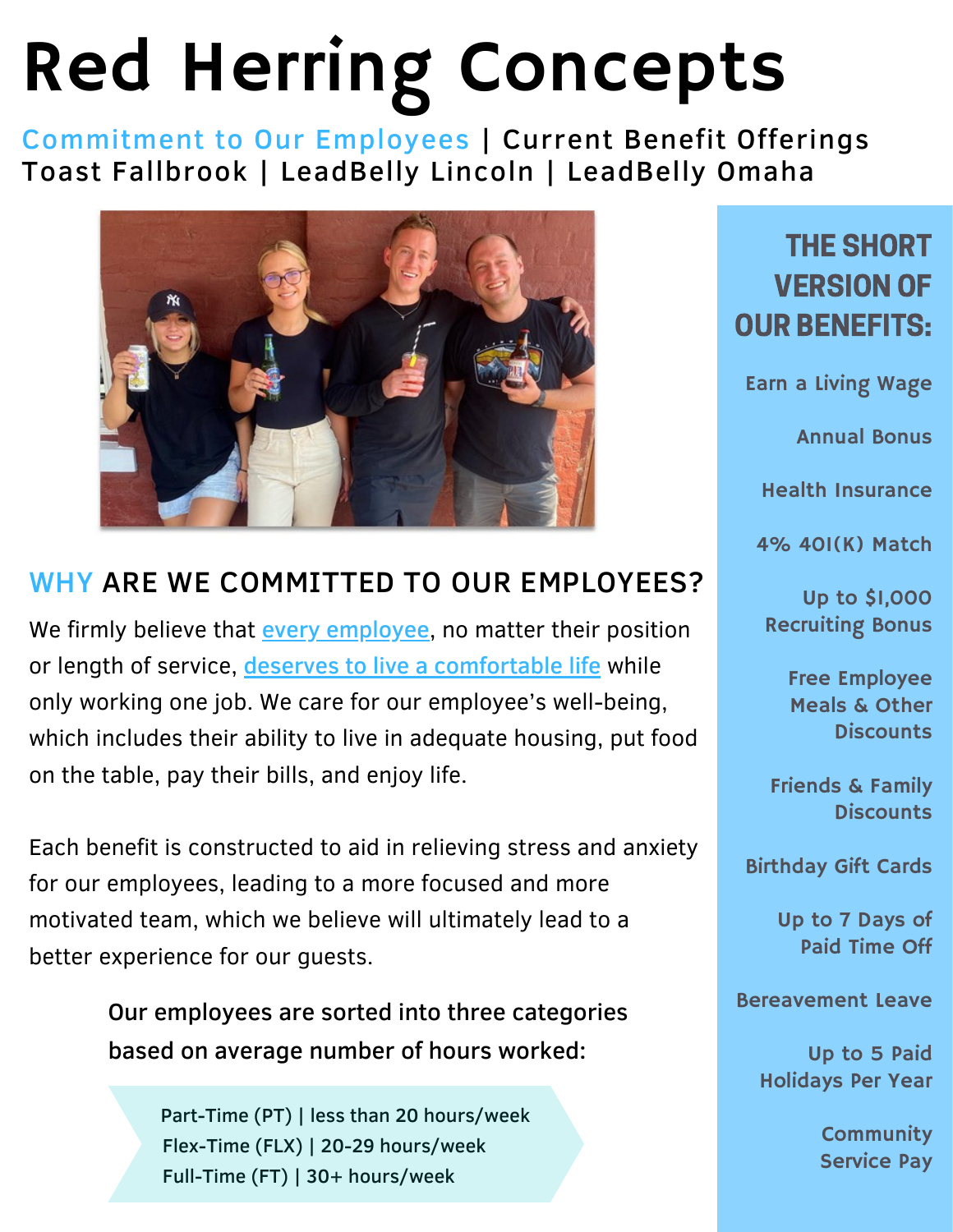### WHAT'S THE DEAL WITH MINIMUM WAGE?

1991: tipped minimum wage set to **\$2.13/hour** 

No change has been made to the tipped minimum wage in 30 years.

2009: federal minimum wage set to \$7.25/hour 2016: Nebraska's standard minimum wage raised to **\$9.00/hour** 

**Calculated Living Wage** in Douglas County, NE: \$14.93 Calculated Living Wage in Lancaster County, NE: \$14.72

### **Why wait for laws to change?**

We're done waiting.

Our non-tipped employees start at **\$15/hour** Our tipped employees start at **\$4.75/hour** 

We offer a realistic, transparent & easy-to-follow route for growth both in responsibility & wage.

Our employees deserve to be compensated appropriately for the skilled positions they perform in.

Help us ignite change in the restaurant industry. Continue reading to find out exactly what we're doing, who we're doing it for, why we're doing it, & how we achieve it.

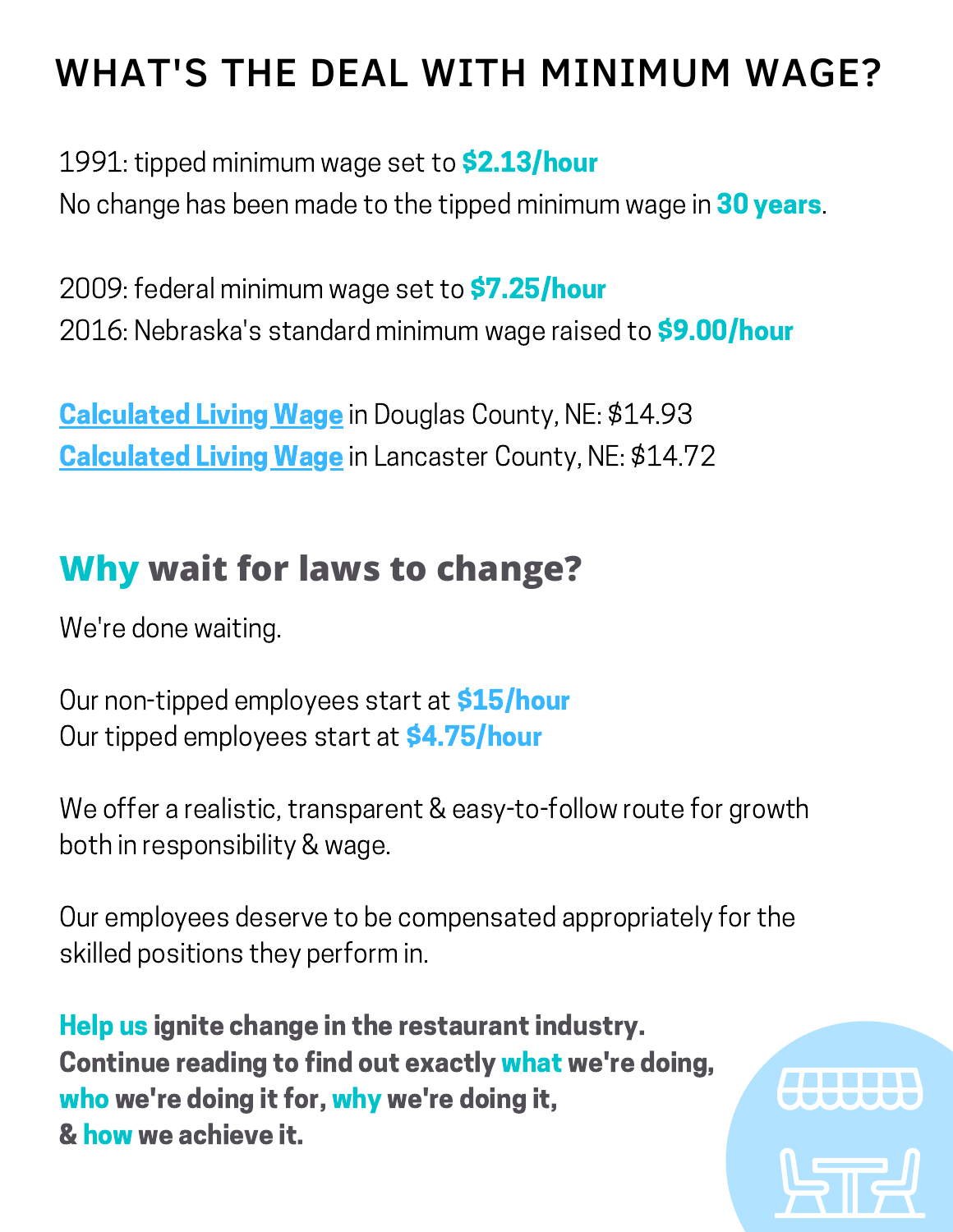### CURRENT BENEFITS CLICK ON THE ICONS TO SEE HOW WE MAKE THESE WORK



**LIVING WAGE**



**BIRTHDAY GIFTS**



#### **BEREAVEMENT LEAVE**



#### **PAID HOLIDAYS**



**HEALTH INSURANCE**



**401(K)**



#### **PAID TIME OFF**



**RECRUITING BONUS**



**COMMUNITY SERVICE PAY**



#### **EMPLOYEE DISCOUNTS**



**FRIENDS & FAMILY DISCOUNT**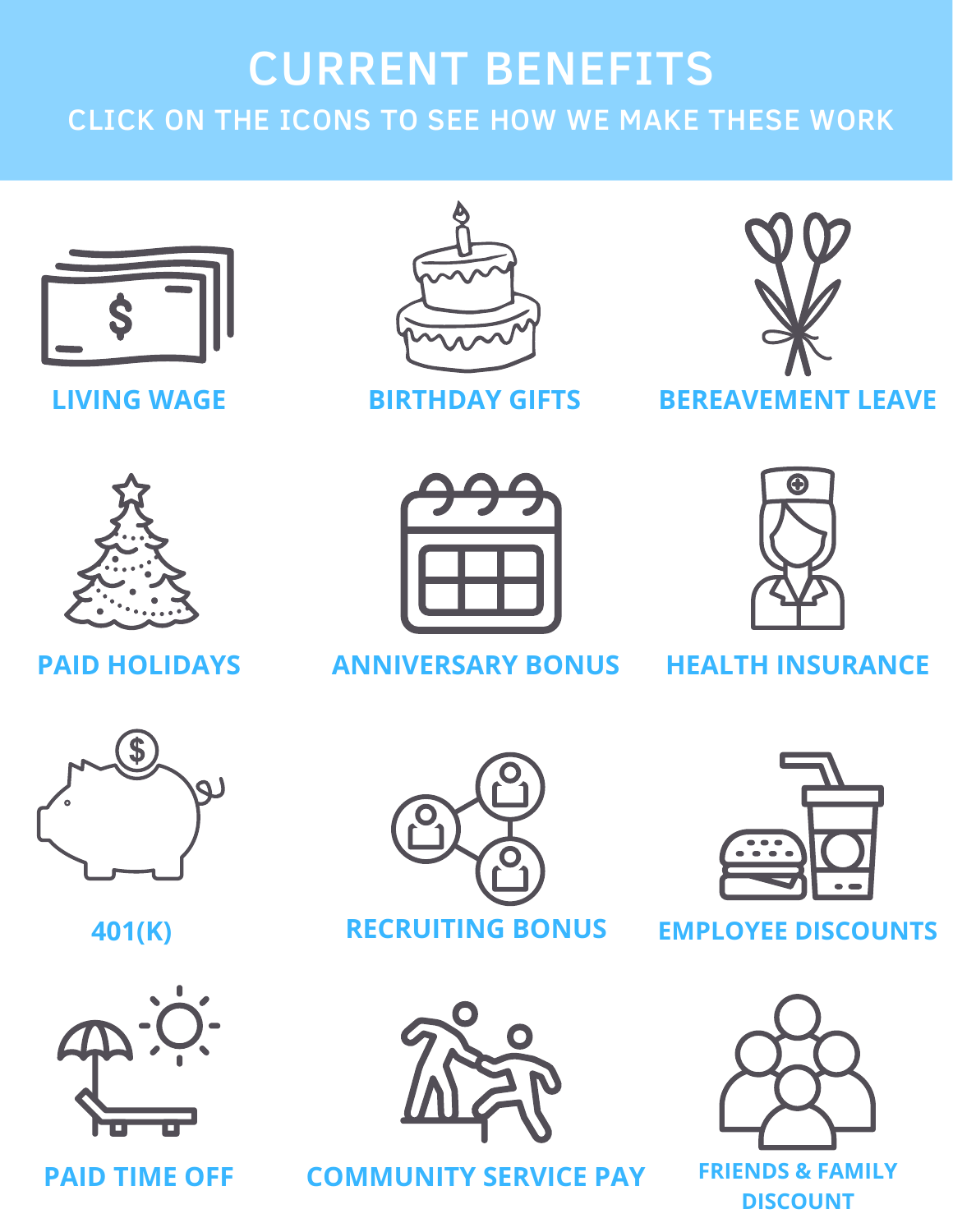### BENEFIT BREAKDOWN: LIVING WAGE

Our goal is that all employees will earn at least **\$15.00 per hour** (including tips) regardless of department, position, or length of service by mid 2022.

### **Who is eligible for this benefit?**

### **Why do we offer this benefit?**

*Every employee deserves to make a wage that allows them to live a comfortable life while only working one job. Anyone working full time should not be struggling to make ends meet & living paycheck to paycheck.*

**PT | FLX | FT**

### **How do we accomplish this?**

In July of 2021, we began reconfiguring our wage structure. This is still a work in progress, but a goal that we are committed to. We will run quarterly reports to ensure that each employee's gross pay averages at least \$15 per hour & assess if any base wage changes need to be made.

"NOBODY WHO WORKS 40 HOURS A WEEK SHOULD BE LIVING IN POVERTY."

### **-BERNIE SANDERS**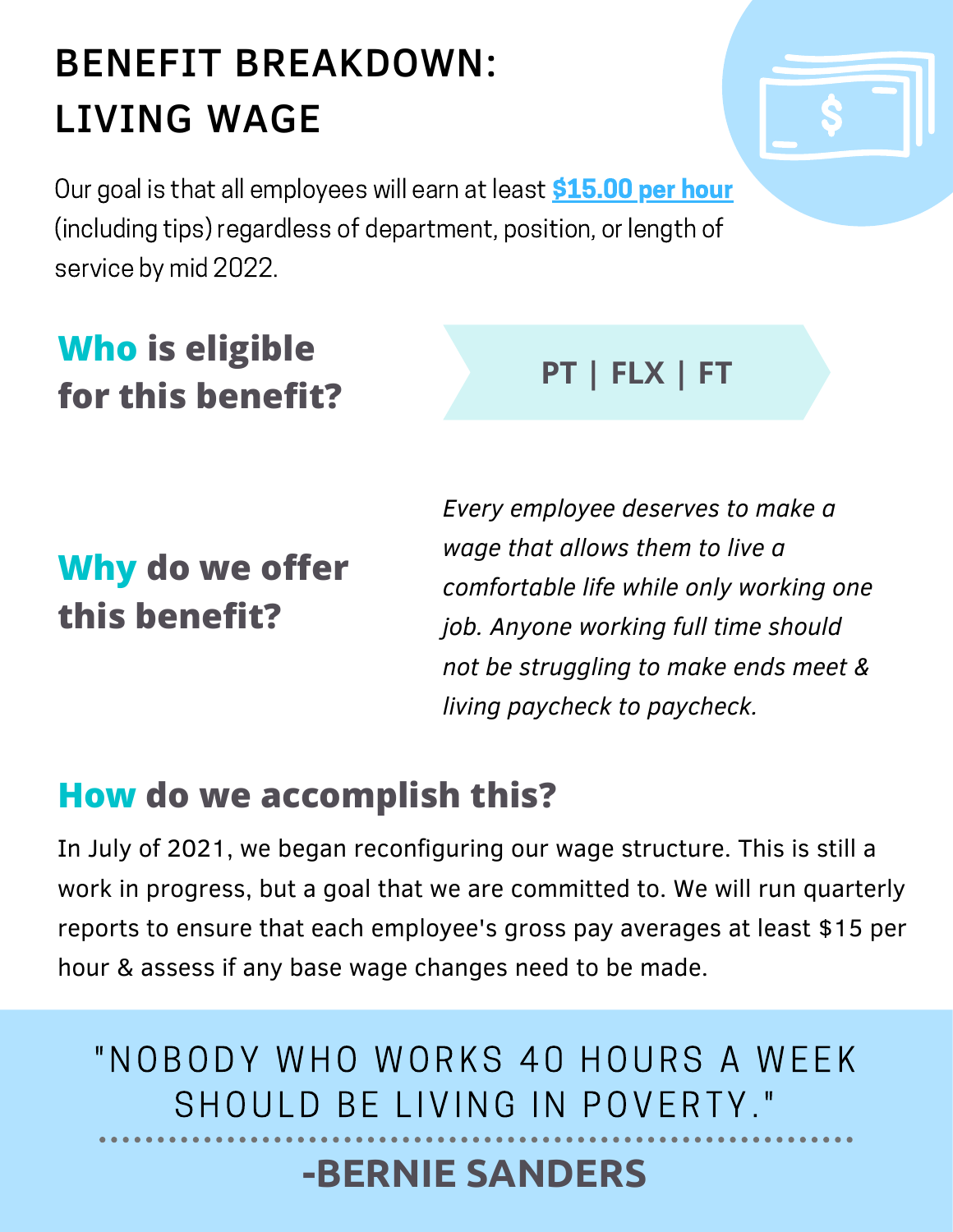### BENEFIT BREAKDOWN: PAID TIME OFF

All employees receive up to **seven days** of accrued PTO per year. Managers receive an **additional week** of PTO.

### **Why do we offer this benefit?**

*Allowing our employees to earn paid time off is crucial in maintaining the morale of our staff as a whole. Employees who rarely take time off often find themselves resenting their place of employment. We believe that time to rest, recharge, and enjoy their life improves their morale, motivation, and overall loyalty to their work.*

### **Who is eligible for this benefit?**

### **How do we accomplish this?**

- Employees accrue PTO based on the number of hours worked. These amounts are recorded in our payroll system & employees are able to view them at any time.
- PTO may not be redeemed before the end of the 90 day probationary period & must be used in 8 hour increments
- Requests are made via Toast Payroll at least two weeks in advance & are approved by a manager
- Hours do not expire and roll over from year to year with a cap of 56 hours. Once the cap is reached, an employee will not accrue any more PTO until some of it is used.
- Accrued time will be paid out upon termination as long as the employee has passed their probationary period. Terminated employees will be paid out their remaining balance on their final payroll.

" THE OPPORTUNITY TO STEP AWAY FROM EVERYTHING AND TAKE A BREAK IS SOMETHING THAT SHOULDN'T BE SQUANDERED."

> **-HARPER REED, ENTREPRENEUR**



**PT | FLX | FT**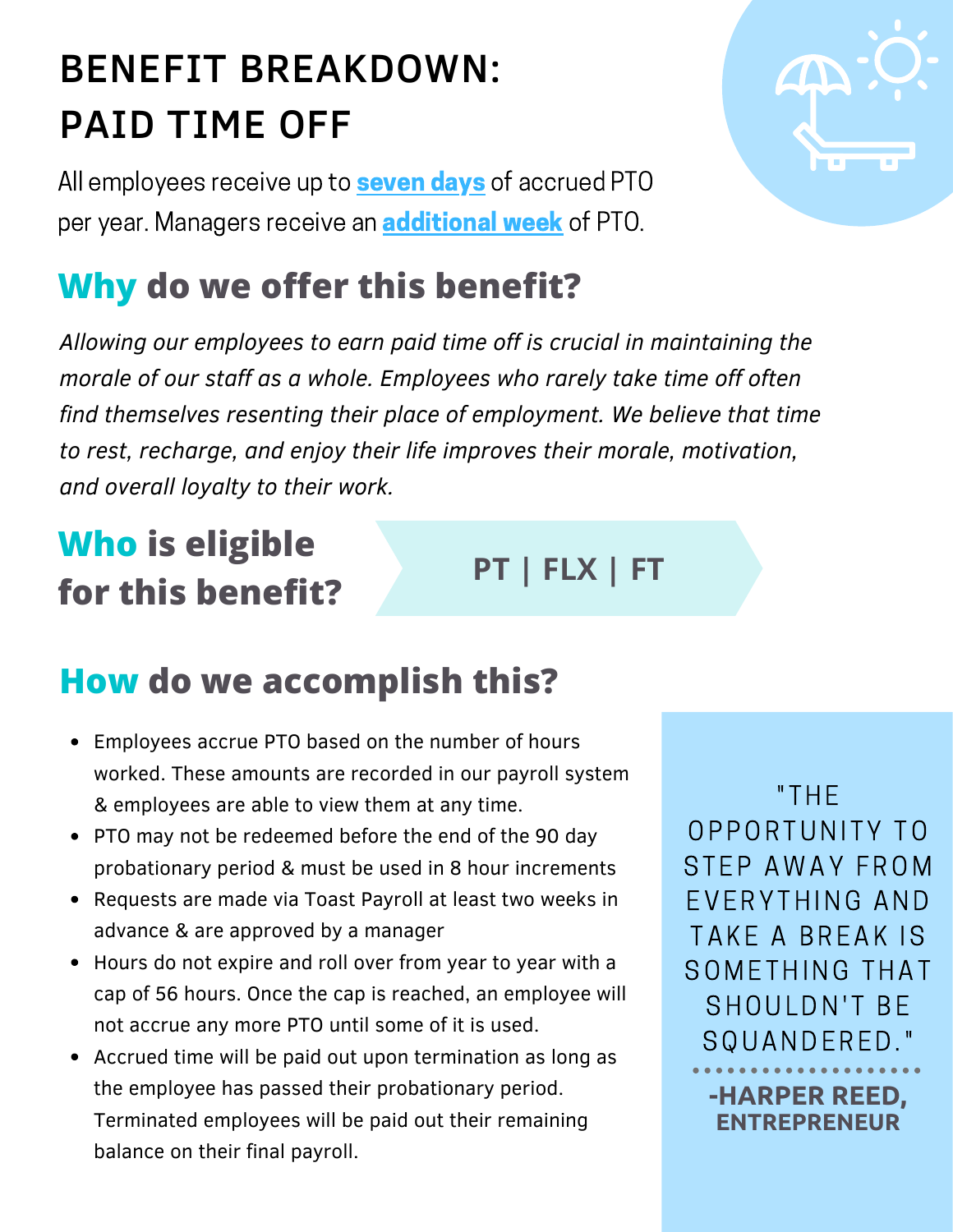### BENEFIT BREAKDOWN: HEALTH INSURANCE

All full-time employees have access to health insurance to which the company **pays 60%** of the individual premium.

### **Why do we offer this benefit?**

*Access to healthcare is a human right, and our best employees are healthy employees. No one ever expects to be sick or injured and we want to help remove the worry of unexpected costs from what is often an already painful situation. With insurance in place, we hope this helps our employees to focus on rebuilding their health and also encourage them to be proactive in their future health with routine checkups and preventative care.*

**FT**

### **Who is eligible for this benefit?**

### **How do we accomplish this?**

Employees will be notified by their management team if they are eligible to enroll prior to the next year's open enrollment deadline.

Red Herring Concepts will hold a benefits and open enrollment meeting to thoroughly explain what is offered and answer any questions before an employee decides to enroll.

In store managers will follow up with eligible employees and submit all necessary paperwork to the office manager before the company set deadline.

Health insurance premium will come out of the employees payroll each week up to four pay periods per month.

"WE ARE EMBEDDING HEALTH AND WELL-BEING AT THE HEART OF OUR BUSINESS STRATEGY BECAUSE OUR PEOPLE ARE OUR GREATEST ASSET, AND WE RECOGNIZE THAT A HEALTHY, HAPPY AND COMMITTED WORKFORCE IS VITAL TO OUR BUSINESS SUCCESS."

#### **-ALEX GOURLAY**

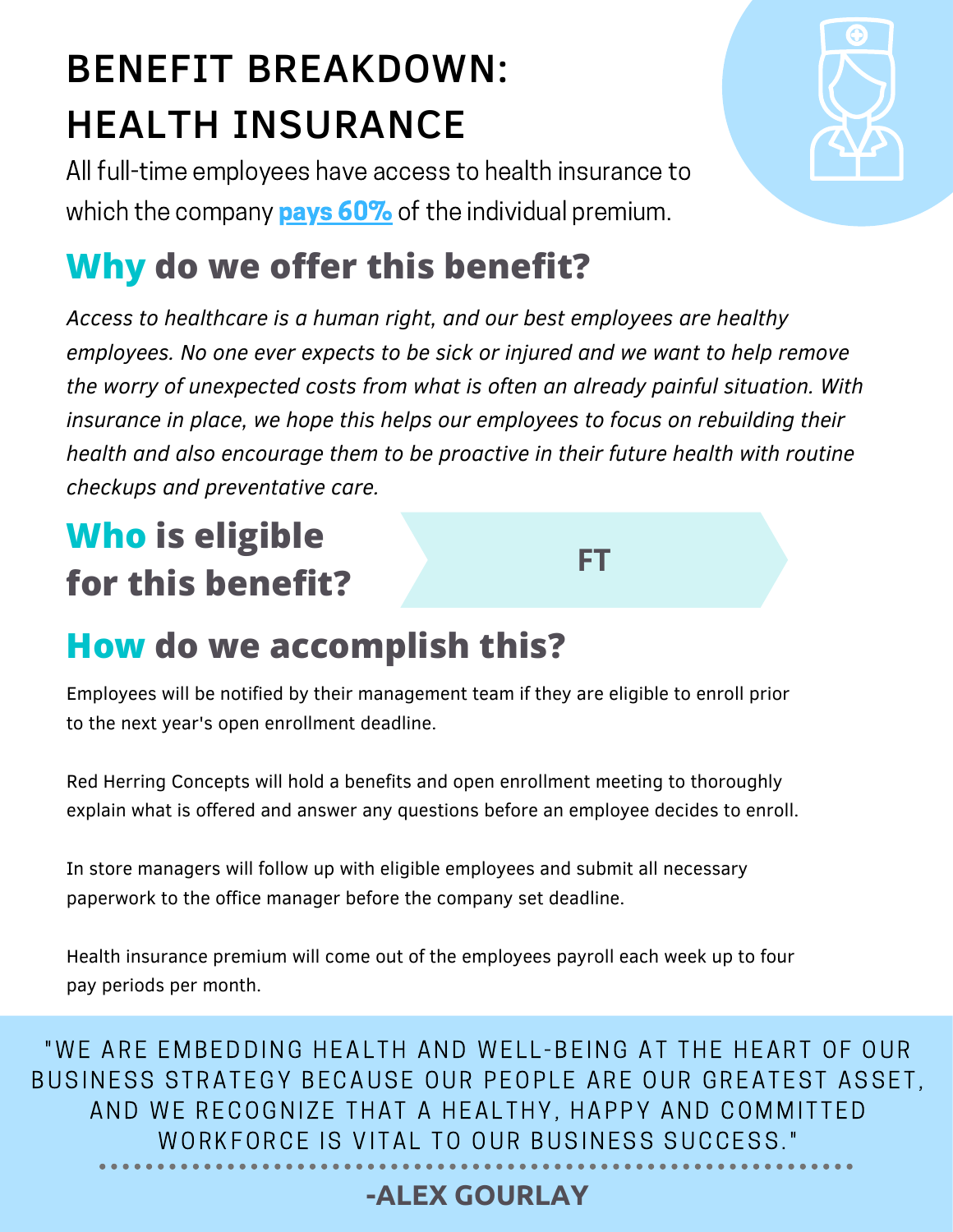### BENEFIT BREAKDOWN: ANNIVERSARY BONUS

All employees are eligible to receive up to a \$100 bonus per year of service

### **Who is eligible for this benefit?**

**PT | FLX | FT**

### **Why do we offer this benefit?**

*We want to encourage our employees to stick around for the long haul & believe that acknowledging employment milestones is important in continuing to motivate them to put in the time and effort into the workplace.*

### **How do we accomplish this?**

At the close of each quarter, we run reports to determine each employee's employment status. Bonuses are paid out based on the following criteria:

- Actively employed at the close of the quarter. Terminated employees are not eligible to receive their bonus.
- Part-time employees receive 50% of their anniversary bonus  $\bullet$
- Flex-time and Full-time employees receive 100% of their anniversary bonus
- Management is responsible for writing individual cards to each  $\bullet$ employee receiving a bonus & the bonus will be added to the second payroll following the close of the quarter.

"TREATING EMPLOYEES BENEVOLENTLY SHOULDN'T BE VIEWED AS AN ADDED COST THAT CUTS INTO PROFITS, BUT AS A POWERFUL ENERGIZER THAT CAN GROW THE ENTERPRISE INTO SOMETHING FAR GREATER THAN ONE LEADER COULD ENVISION."

#### **-HAROLD SCHULTZ, FOUNDER OF STARBUCKS**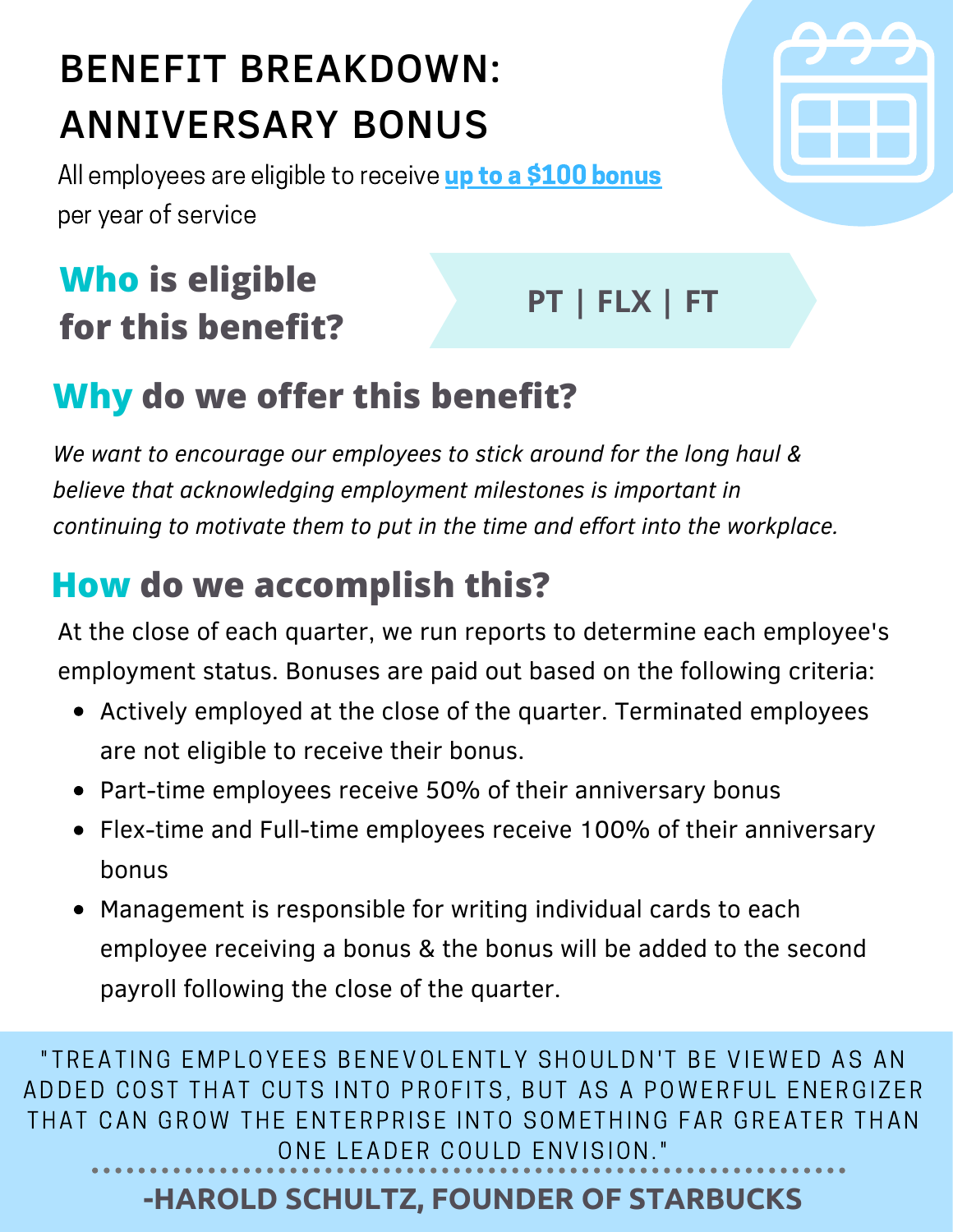## BENEFIT BREAKDOWN: PAID HOLIDAYS

All full-time and flex-time employees receive one day's pay for five paid holidays each year

### **Why do we offer this benefit?**

*We believe that employees in any industry deserve to celebrate major holidays with their family and friends. Not only do we close on five holidays per year, but we will pay our flex-time and full-time employees for a full day's pay on each of those holidays.*

### **Who is eligible for this benefit?**

### **FLX | FT**

" R ESTAURANT WORKERS SHOULDN'T AUTOMATICALLY BE EXPECTED TO WORK HOLIDAYS. THEY SHOULD HAVE THE OPPORTUNITY TO SPEND HOLIDAYS THE WAY THEY'D LIKE TO, **JUST LIKE PEOPLE IN** OTHER INDUSTRIES."

**-JESS POWELL, EMPLOYED SINCE 2016**

#### **How do we accomplish this?**

All locations will be closed for the following holidays: New Year's Day, Easter, Fourth of July, Thanksgiving, and Christmas Day.

Reports will be pulled to verify average number of hours work to categorize all employees into PT, FLX, and FT.

All FLX and FT employees will receive one full day's pay for each of the closed holidays that will be automatically added to their payroll.

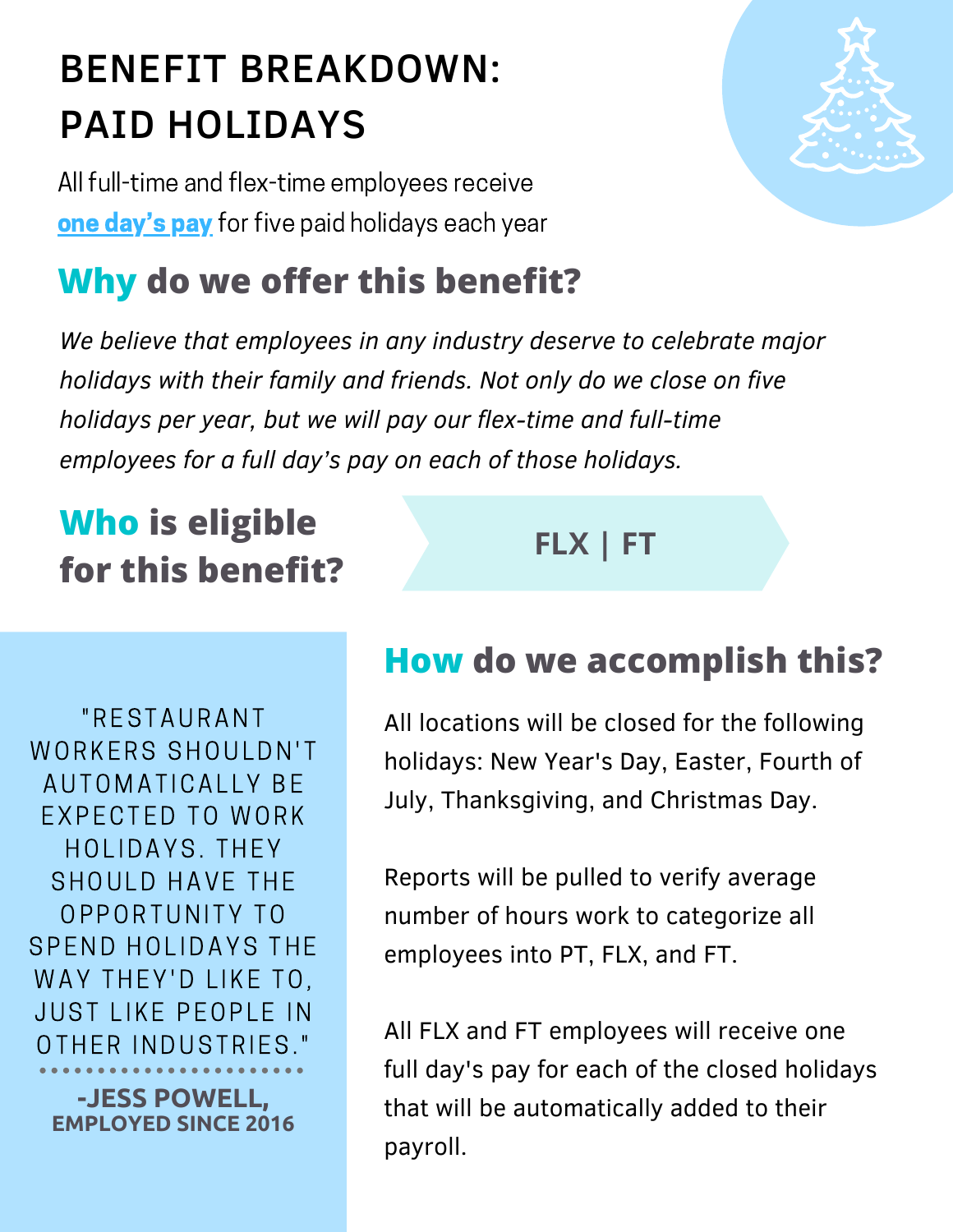## BENEFIT BREAKDOWN: REFERRAL BONUS

All employees are eligible to receive up to a \$1,000 bonus for successfully recruiting a new employee to our team.

### **Who is eligible for this benefit?**

### **PT | FLX | FT**

### **Why do we offer this benefit?**

*Our employees know us best and we believe they have the ability to help us recruit our team. This also encourages networking across the restaurant industry to help cultivate and maintain relationships within our small business community.*

### **How do we accomplish this?**

When a new employee is hired & recruited by a current employee, the hiring manager will notify the office manager of an active referral bonus. Bonuses are paid out based on the following criteria:

- Recruiters are eligible to receive up to a \$250 bonus after the recruited employee has been employed for 90 days
- Recruiters are eligible to receive up to a \$250 bonus after the recruited employee has been employed for 6 months
- Recruiters are eligible to receive up to a final \$500 bonus after the recruited employee has been employed for 1 year

### "HIRE CHARACTER, TRAIN SKILL."

#### **-PETER SCHUTZ, FORMER PRESIDENT & CEO OF PORSCHE**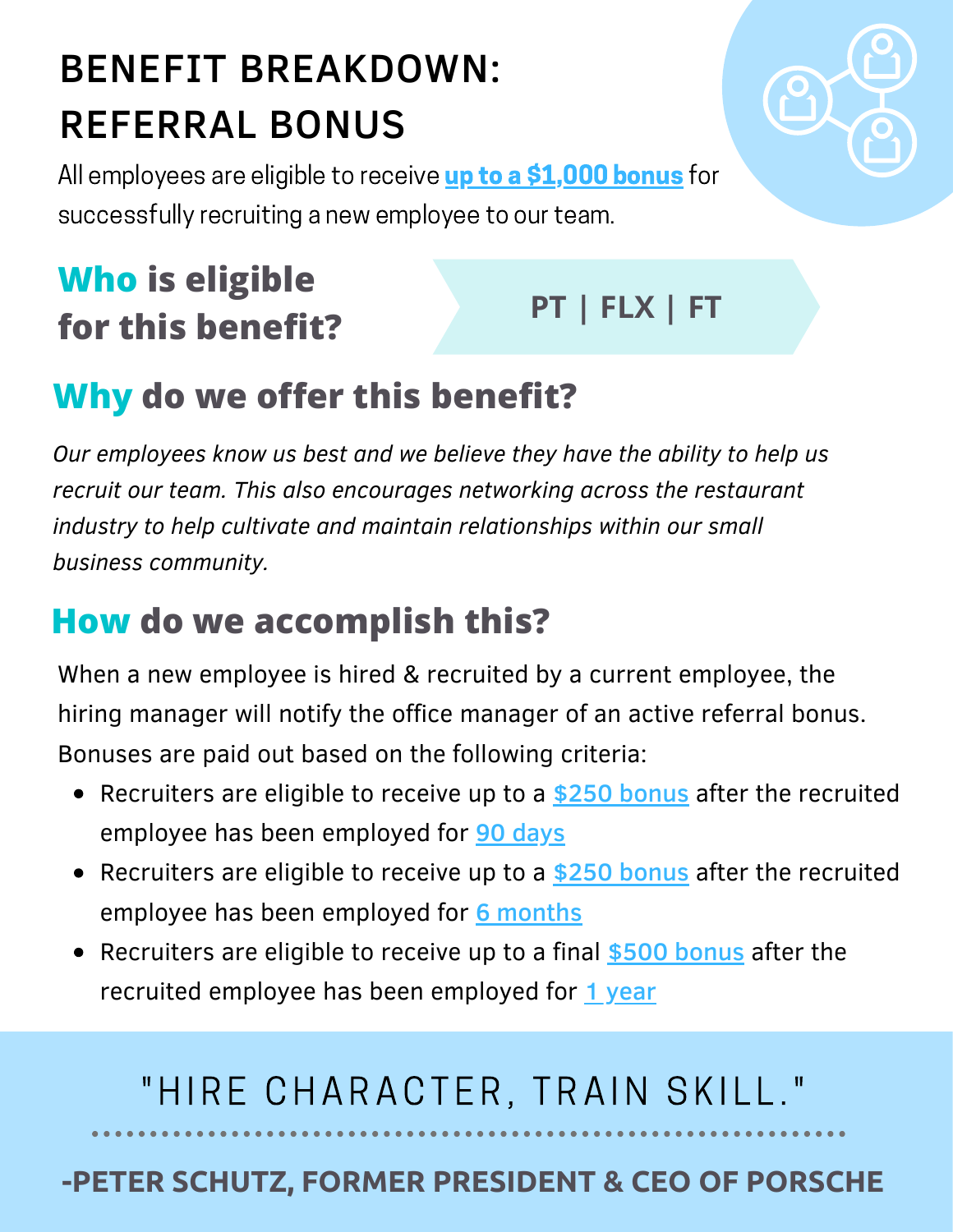## BENEFIT BREAKDOWN: EMPLOYEE DISCOUNTS

All employees receive **free food & beverage** items from a designated employee menu, 50% off other food & \$1 off any alcoholic beverage. This is available every day, regardless if the employee is scheduled or not. Employees also receive the same discounts at all sister locations.

### **Who is eligible for this benefit?**

### **PT | FLX | FT**

### **Why do we offer this benefit?**

*We offer this benefit because our products need to be experienced in order to be truly appreciated. Our employees not only need to be reminded of the excellence of our product but are expected to expertly describe the menu items as well as help control the consistent quality of our offerings.*

*Most importantly, employees deserve to eat and drink at their job at a reasonable price. When our employees are well fed, they can work stronger, recover faster, and maintain their best performance in and outside of work.*

### **How do we accomplish this?**

Food that is offered either free or at a discount is sent to the kitchen from the corresponding menus on the POS. The manager on duty will apply the appropriate discount at time of payment & add the employee's name and home location to the comment section of the discount.

"ONE CANNOT THINK WELL, LOVE WELL, SLEEP WELL, IF ONE HAS NOT DINED WELL."

#### **-VIRGINIA WOOLF**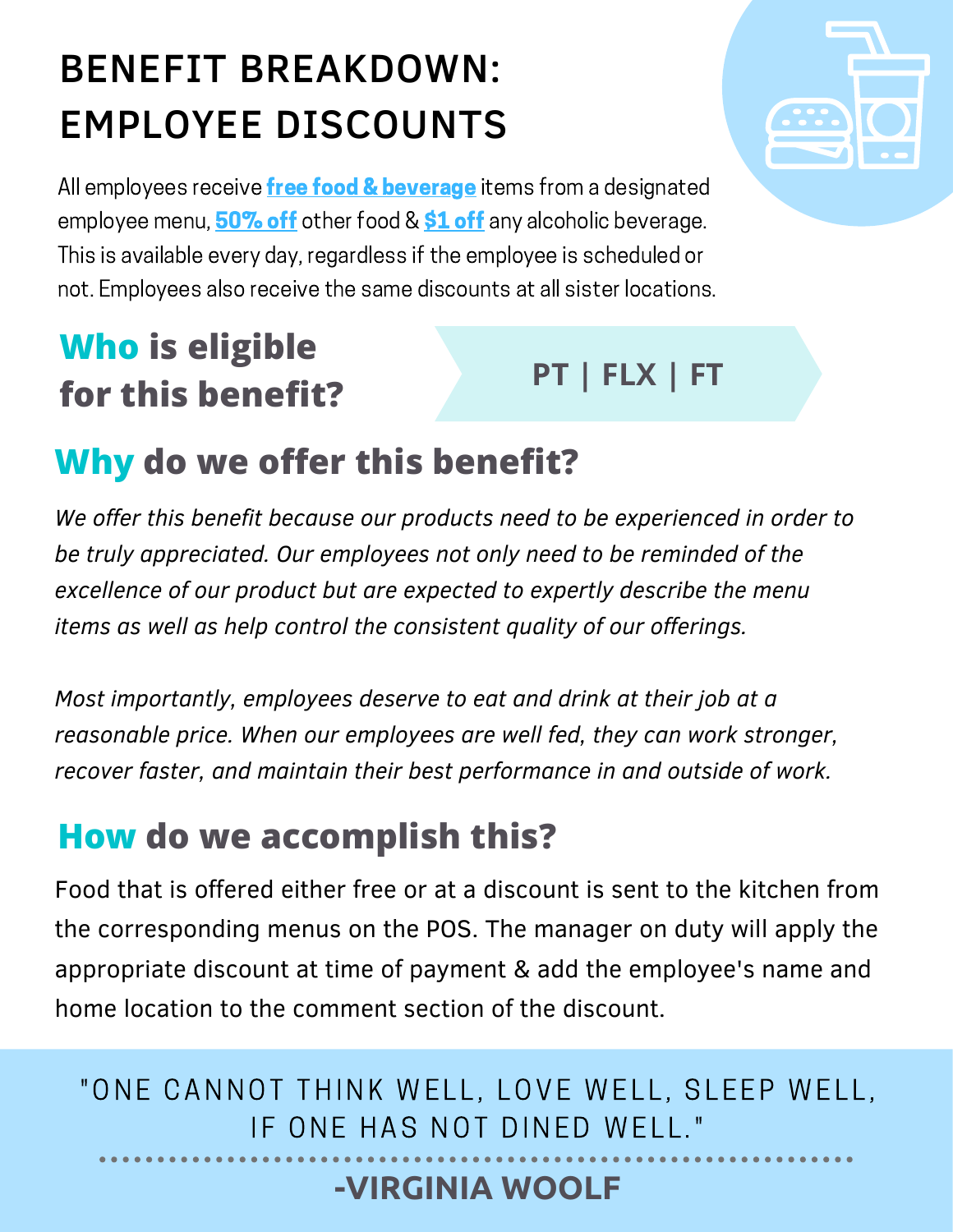## BENEFIT BREAKDOWN: FRIENDS & FAMILY DISCOUNT



Friends and family of any employee receive 20% off of their food tab while dining with an employee. This is available at all sister locations.

### **Why do we offer this benefit?**

*We offer this benefit to extend our company family further than just our paid employees. Often times the family and friends of our employees become our family and friends as well and we want to offer our food to them at a discounted rate in an effort to reward them for continuing to dine with us.*

" THANK YOU SO MUCH FOR GIVING ME THE OPPORTUNITY TO WORK WITH SUCH A GREAT PLACE! I LOVE THE LEADBELLY FAMILY WITH EVERY FIBER OF MY BEING! TO MANY MORE YEARS TO COME!"

**-KATHRYN HOOVER, EMPLOYED SINCE 2020 TEXT SENT TO MANAGEMENT ON HER ONE YEAR ANNIVERSARY**

### **Who is eligible for this benefit?**

**PT | FLX | FT**

### **How do we accomplish this?**

The manager on duty will apply the appropriate discount at time of payment & add the employee's name and home location to the comment section of the discount.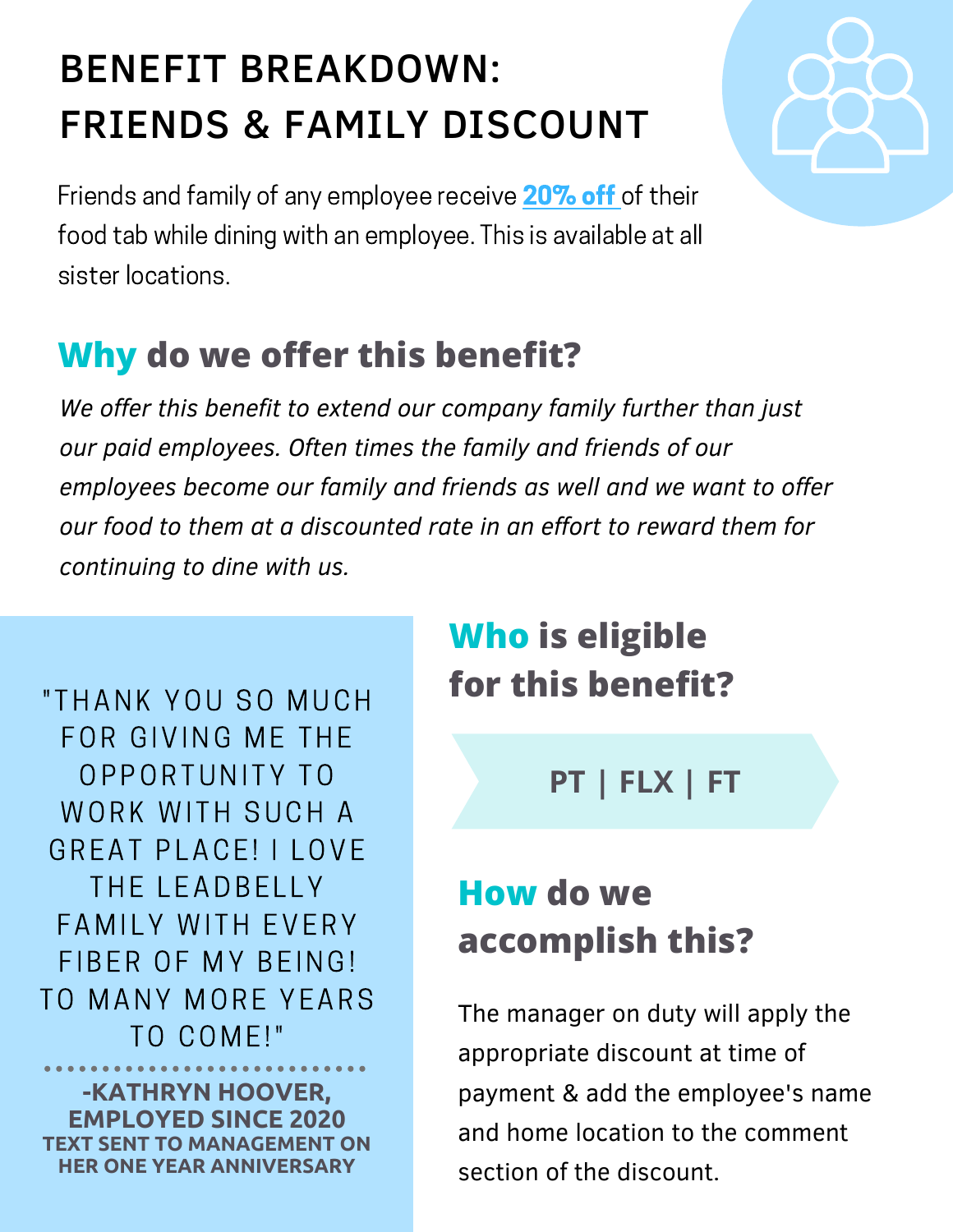### BENEFIT BREAKDOWN: 401(K)

All full-time and flex-time employees are eligible to enroll and receive up to a 4% company match on retirement contributions if they are at least 21 years old and have been employed for one year.

### **Who is eligible for this benefit?**

#### **FLX | FT**

### **Why do we offer this benefit?**

*We want to help our employees be future-minded and plan ahead. Offering a 401(K) employer match helps jump start their retirement funds and show that any size of contribution can go a long way.*

### **How do we accomplish this?**

General managers will notify eligible employees prior to each open enrollment period (July & January) & distribute all necessary forms to those who are interested. Once complete, paperwork will be submitted & the office manager will add contributions to the employee's payroll.

"IF YOU'RE JUST STARTING OUT IN THE WORKFORCE, THE VERY BEST THING YOU CAN DO FOR YOURSELF IS TO GET STARTED IN YOUR WORKPLACE RETIREMENT PLAN. CONTIBUTE ENOUGH TO GRAB ANY MATCHING DOLLARS YOUR EMPLOYE IS OFFERING (AKA THE LAST FREE MONDEY ON EARTH)."

#### **-JEAN CHATZKY, FINANCIAL JOURNALIST**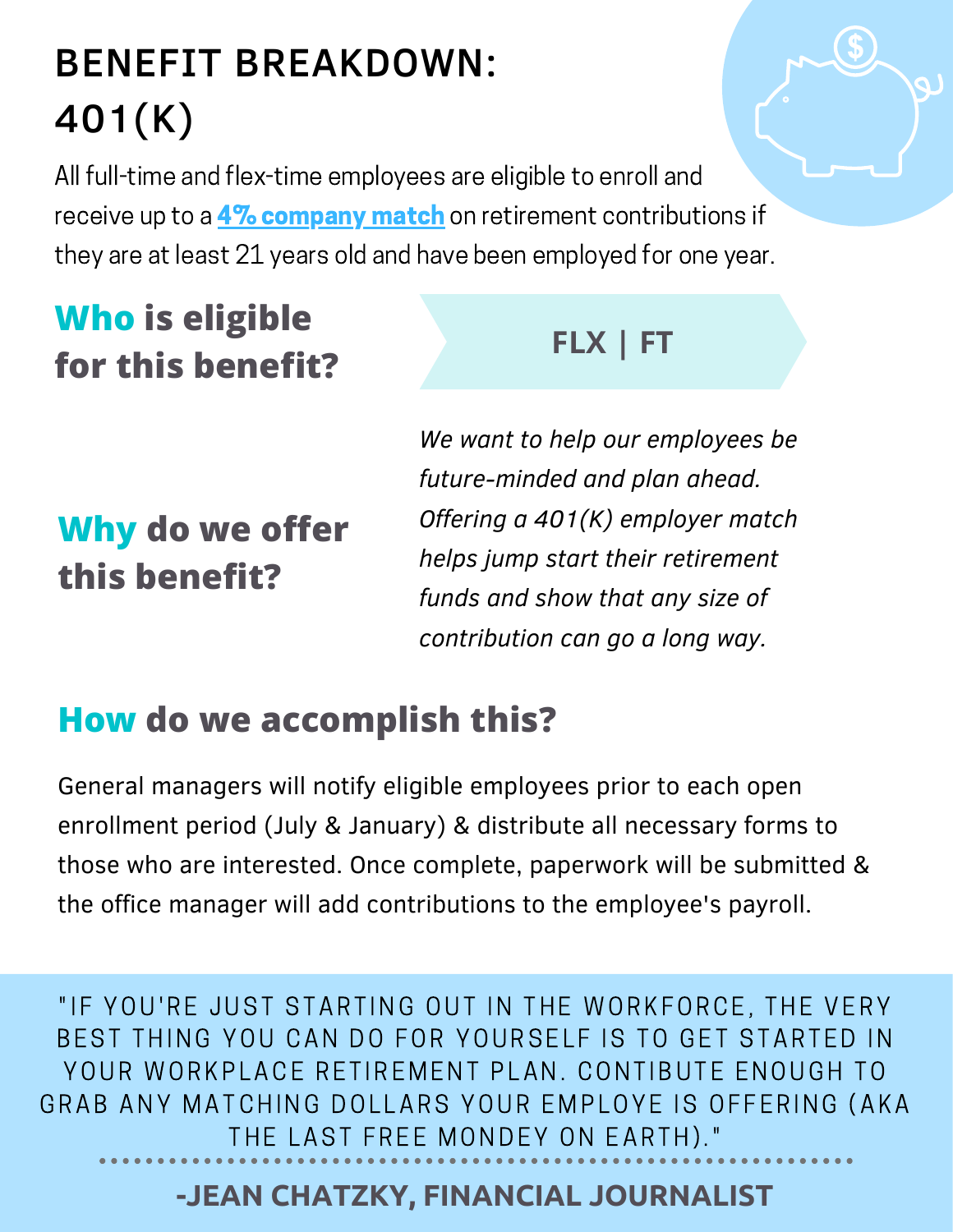### BENEFIT BREAKDOWN: BEREAVEMENT LEAVE

All employees receive **three consecutive days** of paid bereavement leave upon the death of an immediate family member.

### **Who is eligible for this benefit?**

### **PT | FLX | FT**

### **Why do we offer this benefit?**

*Though we hope to seldom use this benefit, we want to recognize the necessity for our employees to have the time to properly process and grieve a death in their immediate family. Employees should be able to take time off to spend with their family and feel confident that they are still able to pay their bills.*

### **How do we accomplish this?**

Once our management is notified of an employee's need for bereavement leave, they will work with their team to cover any of that employee's scheduled shifts to ensure the employee will be out of the building for three consecutive days. Paid leave will then automatically be applied to the dates decided. Immediate family members include the following:

- Spouse, and parents thereof;
- Sons and daughters, and spouses thereof;
- Parents, and spouses thereof;
- Brothers and sisters, and spouses thereof;
- Grandparents and grandchildren, and spouses thereof;
- Domestic partner and parents thereof; including domestic partners of any individual in 1 through 5 of this definition; and
- Any individual related by blood or affinity whose close association with the employee is the equivalent of a family relationship

" WHAT SPEAKS VOLUMES TO ME ABOUT WORKING WITH RED HERRING IS NOT JUST WHAT THEY DO FOR ME WHEN I'M HERE, BUT THAT THEY'RE WITH ME WHEN I CAN'T BE. FAMILY FIRST."

#### **-ALEA LANDRUM , EMPLOYED SINCE 2013**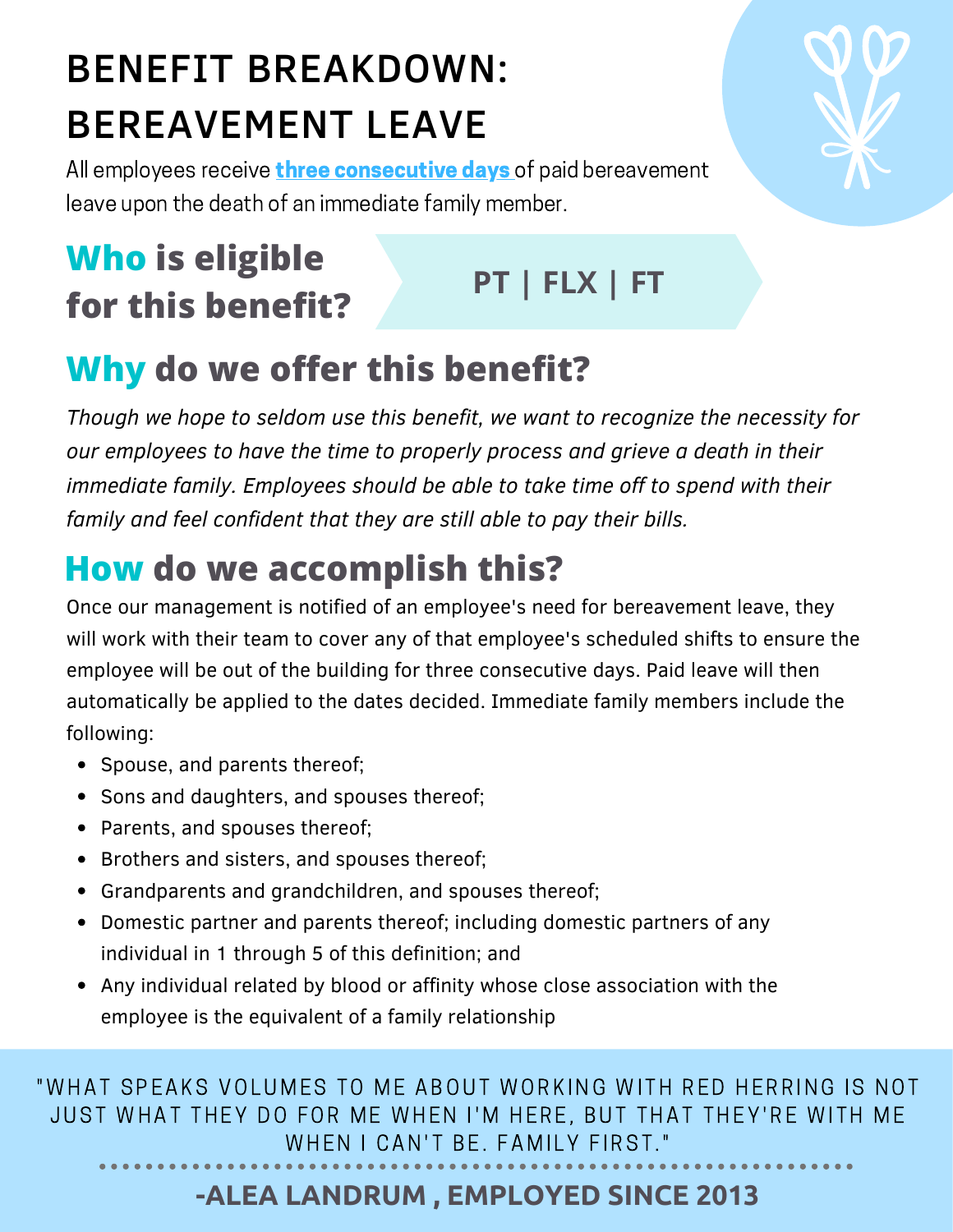## BENEFIT BREAKDOWN: BIRTHDAY GIFT CARD

All employees select a **\$20.00 gift card** on their birthday from a list of local businesses.

### **Why do we offer this benefit?**

*We believe that acknowledging significant dates and events in our employee's lives is important. We want to demonstrate that we care about more than just their work life.*

### **Who is eligible for this benefit?**

**-OPRAH WINFREY** " THE MORE YOU PRAISE AND **CELEBRATE** YOUR LIFE, THE MORE THERE IS IN LIFE TO CELEBRATE."

### **How do we accomplish this?**

A designated manager will be sent monthly birthday reports for each location. That manager will initiate gift card trades with various local businesses & maintain a consistent stock of gift cards in each location for employees to choose from.

**PT | FLX | FT**